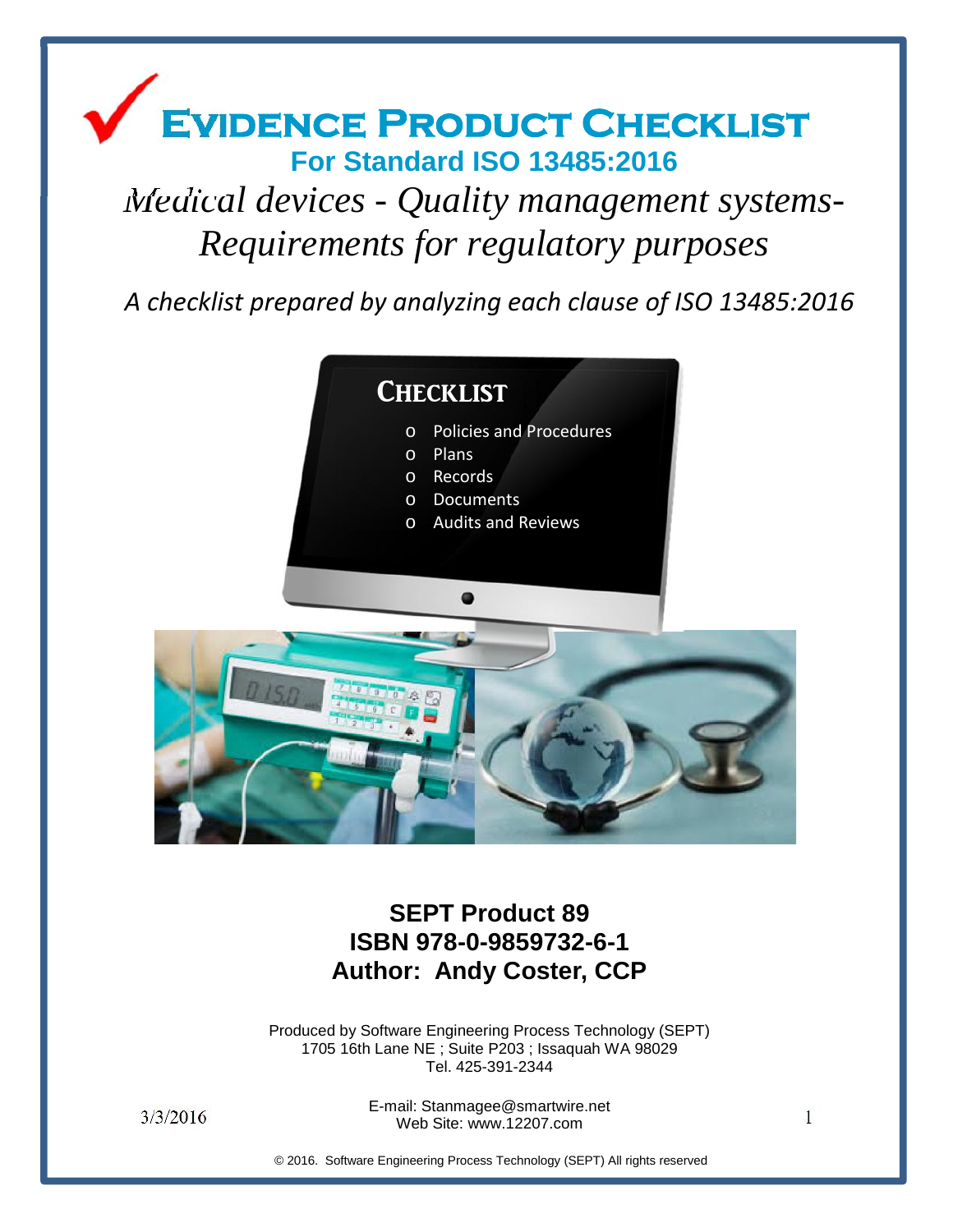# **EVIDENCE PRODUCT CHECKLIST For ISO 13485:2016** *Medical devices - Quality management systems- Requirements for regulatory purposes*

ISBN 978-0-9859732-6-1



**SEPT Product Number 89**

Produced by Software Engineering Process Technology (SEPT) 2725 NW Pine Cone Drive Issaquah, WA. 98027 Tel. 425-391-2344 e-mail: Stanmagee@smartwire.net Web Site: www.12207.com

© 2016. Software Engineering Process Technology (SEPT) All rights reserved.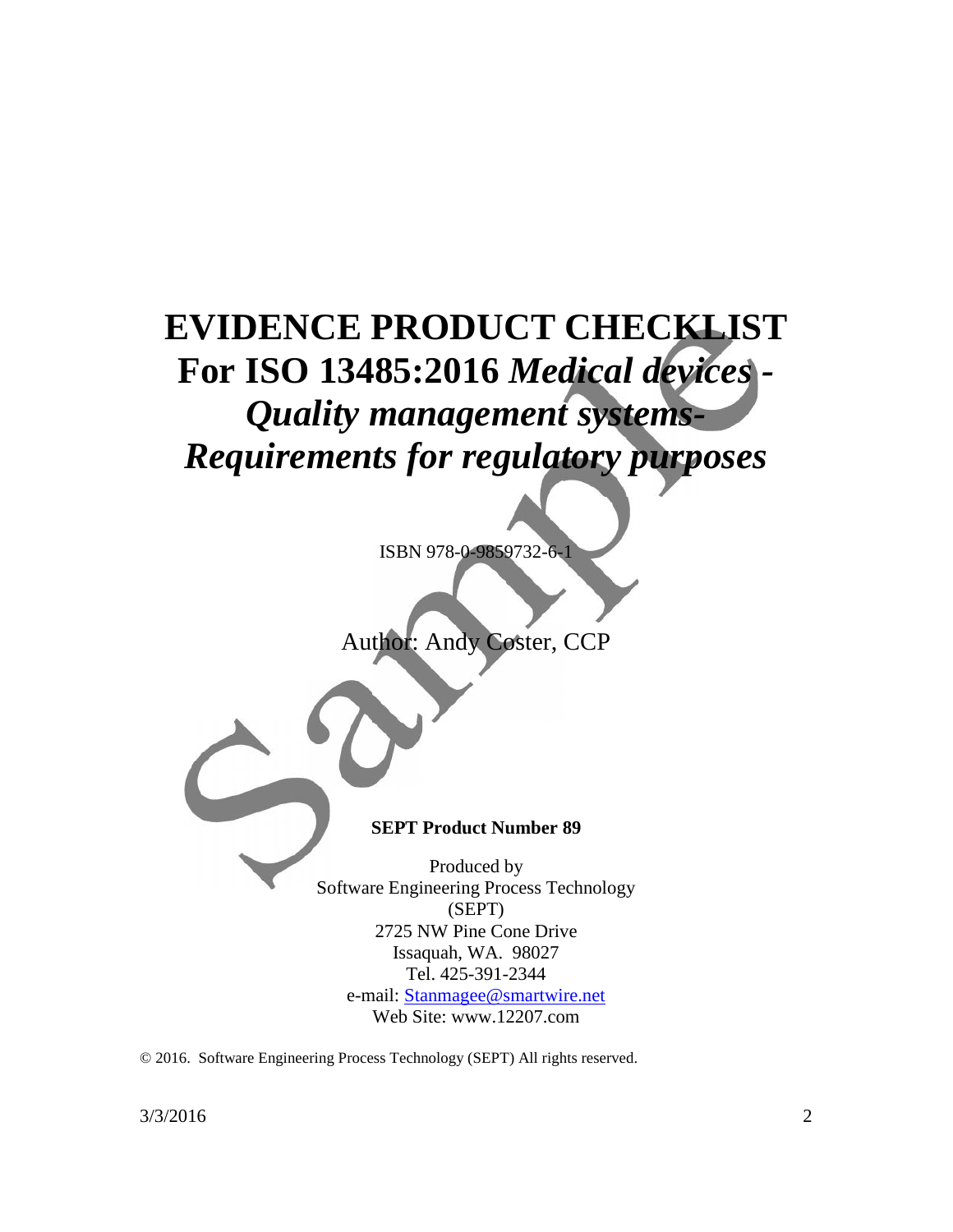### Evidence Product Checklist for Standard ISO 13485:2016 Medical devices - Quality management systems - Requirements for regulatory purposes

#### **Overview of the base standard**

ISO 13485:2016 specifies requirements for a quality management system where an organization needs to demonstrate its ability to provide medical devices and related services that consistently meet customer and applicable regulatory requirements. Such organizations can be involved in one or more stages of the total product life-cycle, including design and development, production, storage and distribution, installation, or servicing of a medical device and design and development or provision of associated activities (e.g. technical support). This International Standard can also be used by suppliers or external parties that provide product including quality management system-related services to such organizations.

The updates included in the ISO 13485:2016 standard provide for a focus in utilizing risk management processes as not only part of the design and development, but also to be used throughout the quality system implementation as rationale for quality system decisions and in determining level of effort for quality system activities and deliverables.

#### **Introduction to the SEPT checklist for implementing this standard**

For 20 years (SEPT) Software Engineering Process Technology has been producing checklists for standards that address software issues. This is another checklist for a software related standard for the Medical devices industry that will aid an organization to comply with regulatory requirements.

The task of getting a new or modified medical device to market in a timely matter is a daunting task. Especially if the organization wants to apply a CE mark to its product. The last thing an organization wants in its product development cycle is to call in a Notified Body for certification and to find out that the organization is lacking the correct records or documents for the auditor to examine. SEPT experts found a 90% increase in artefacts required in the new 2016 standard compared to the previous 2003 version. This SEPT checklist list if used properly will give an organization the confidence that it has all the documentation required by this ISO 13485 standard. The checklist is a tool to ease the pain in becoming certified to ISO 13485 by clearly defining the artefacts required, whether your organization is upgrading to the new version or addressing certification to ISO 13485 for the first time.

The first step that an organization has in meeting the requirements of a quality management process standard such as Standard ISO 13485:2016is to determine what is required. Often these quality systems and technical standards are confusing and laborious because the directions contained in the standards are unclear to a lay person. In order to reduce this fog surrounding these types of standards SEPT has been producing checklists for standards since 1994. The checklists lift this fog around a standard and state what is required and suggested by the standard in a clear and concise manner. To aid in determining what is actually "required" by the document in the way of physical evidence of compliance, the experts at SEPT have produced this checklist. The SEPT checklists are constructed around a classification scheme of physical evidence comprised of policies, procedures, plans, records, documents, audits, and reviews. There must be an accompanying record of some type when an audit or review has been accomplished. This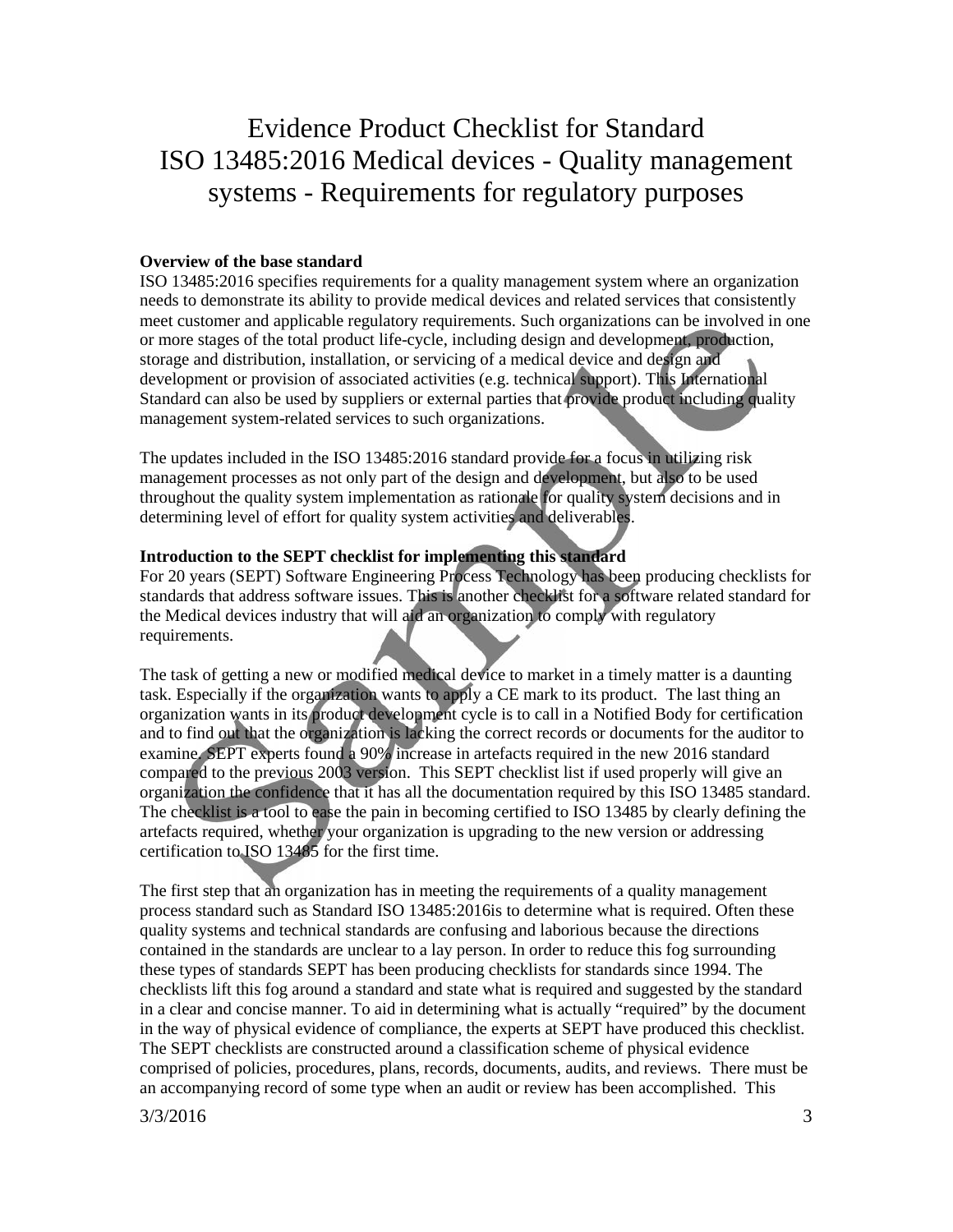record would define the findings of the review or audit and any corrective action to be taken. For the sake of brevity this checklist does not call out a separate record for each review or audit. All procedures should be reviewed but the checklist does not call out a review for each procedure, unless the standard calls out the procedure review. In this checklist, "manuals, reports, scripts and specifications" are included in the document category. When the subject standard references another standard for physical evidence, the checklist does not call out the requirements of the referenced standard.

The author has carefully reviewed the Standard "ISO 13485:2016 Medical devices - Quality management systems- Requirements for regulatory purposes" and defined the physical evidence required based upon this classification scheme. SEPT engineering department has conducted a second review of the complete list to ensure that the documents' producers did not leave out a physical piece of evidence that a "reasonable person" would expect to find. It could certainly be argued that if the document did not call it out then it is not required; however, if the standard was used by an organization to improve its process, then it would make sense to recognize missing documents. Therefore, there are documents specified in this checklist that are implied by the standard, though not specifically called out in the document, and they are designated by an asterisk (\*) throughout this checklist. If a document is called out more than one time, only the first reference is stipulated.

There are occasional situations in which a procedure or document is not necessarily separate and could be contained within another document. For example, the "Design and Development Verification Plan" could be a part of the "Design and Development Plan". The Author has called out these individual items separately to ensure that the organization does not overlook any facet of physical evidence. If the organization does not require a separate document, and an item can be a subset of another document or record, then this fact should be denoted in the detail section of the checklist for that item. This should be done in the form of a statement reflecting that the information for this document may be found in section XX of Document XYZ. If the organizational requirements do not call for this physical evidence for a particular project, this should also be denoted with a statement reflecting that this physical evidence is not required and why. The reasons for the evidence not being required should be clearly presented in this statement. Further details on this step are provided in the Detail Steps section of the introduction. The size of these documents could vary from paragraphs to volumes depending upon the size and complexity of the project or business requirements.

#### **General Principles of the Checklist for ISO Standard 13485:2016**

This checklist was prepared by analyzing each clause of this document for the key words that signify a:

- Policy
- Procedure
- Plan
- Records
- Document (Including Manuals, Reports, Scripts and Specifications)
- Audit
- Review

This checklist specifies evidence that is unique. After reviewing the completed document, the second review was conducted from a common sense "reasonable man"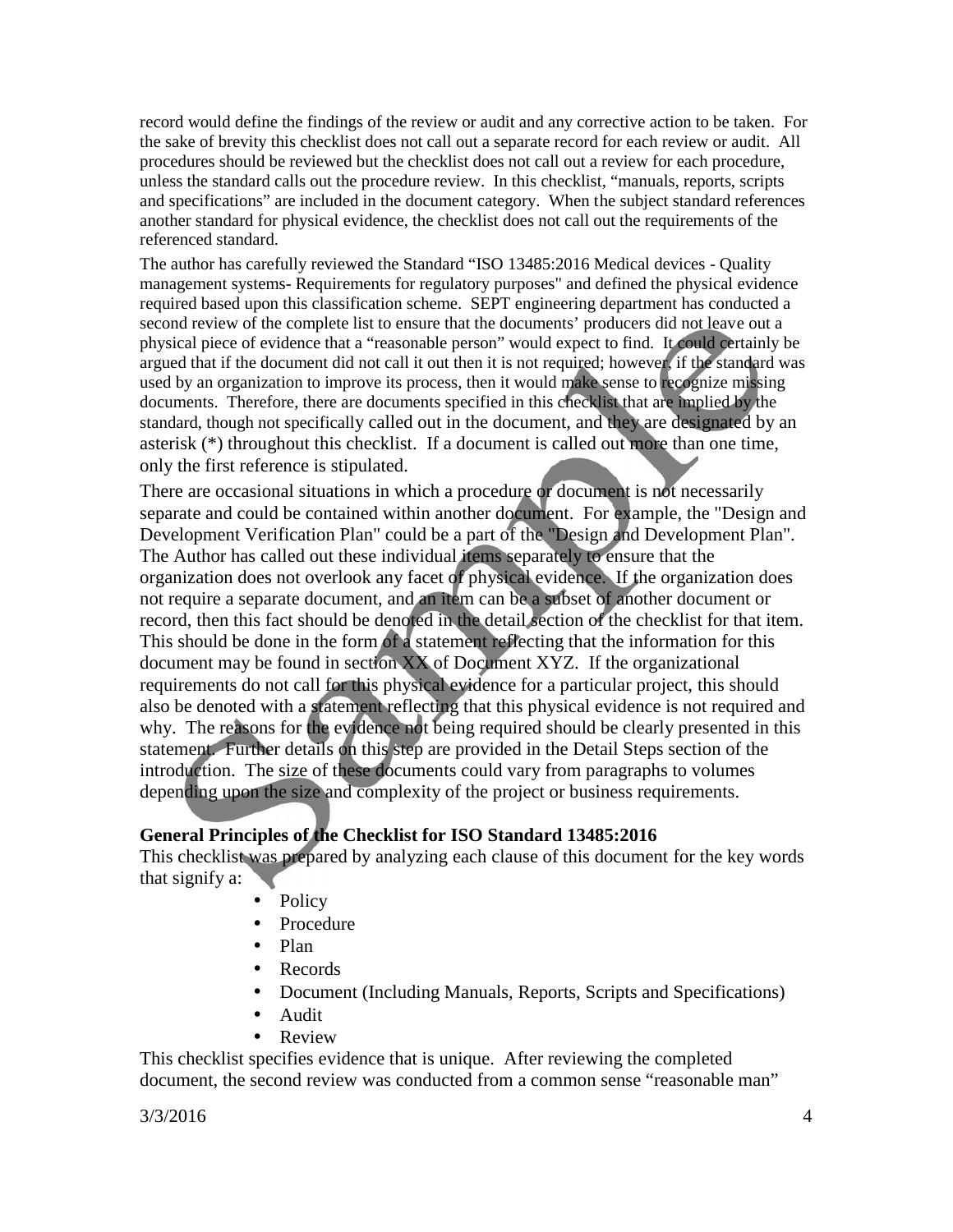approach. If a document or other piece of evidence appeared to be required, but was not called out in the document, then it is added with an asterisk (\*) after its notation in the checklist. The information was transferred into checklist tables based on the type of product or evidence.

In total there are 271 required artefacts and 240 suggested artefacts included in the SEPT checklist. SEPT experts found a 92% increase in required artefacts within the new 2016 standard compared to the previous 2003 version.

#### **Using the Checklist**

When a company is planning to use ISO 13485:2016 standard, the company should review the evidence checklist. If the company's present process does not address an ISO 13485:2016 standard product, then this question should be asked: Is the evidence product required for the type of business of the organization? If in the view of the organization the evidence is not required, the rationale should be documented and inserted in the checklist and quality manual. This rationale should pass "*the reasonable person rule*." If the evidence is required, plans should be prepared to address the missing item(s).

#### **Detail Steps**

An organization should compare the proposed output of their organization against the checklist. In doing this, they will find one of five conditions that exist for each item listed in the checklist. The following five conditions and the actions required by these conditions are listed in the table below.

|                | <b>Condition</b>                                | <b>Action Required</b>                     |
|----------------|-------------------------------------------------|--------------------------------------------|
| 1.             | The title of the documented evidence            | Record in checklist that the organization  |
|                | specified by the checklist (document,           | is compliant.                              |
|                | plan, etc.) <i>agrees</i> with the title of the |                                            |
|                | evidence being planned by the                   |                                            |
|                | organization.                                   |                                            |
| 2.             | The title of the documented evidence            | Record in the checklist the evidence title |
|                | specified by the checklist (document,           | the organization uses and record that the  |
|                | etc.) <i>disagrees</i> with the title of the    | organization is compliant, and the         |
|                | evidence planned by the organization            | evidence is the same although the title is |
|                | but the content is the same.                    | different.                                 |
| 3.             | The title of the documented evidence            | Record in the checklist the title of the   |
|                | specified by the checklist (document,           | evidence (document, etc.) in which this    |
|                | etc.) is <i>combined</i> with another piece of  | information is contained.                  |
|                | evidence.                                       |                                            |
| $\mathbf{4}$ . | The title of the documented evidence            | Record in the checklist that the evidence  |
|                | specified by the checklist (document,           | is not required and the rationale for this |
|                | etc.) is not planned by the organization        | decision.                                  |
|                | because it is not required.                     |                                            |
| 5 <sub>1</sub> | The title of the documented evidence            | Record in the checklist when this          |
|                | called out by the checklist (document,          | evidence will be planned and reference a   |
|                | etc.) is not planned by the organization        | plan for accomplishing the task.           |
|                | and <i>should be</i> planned by it.             |                                            |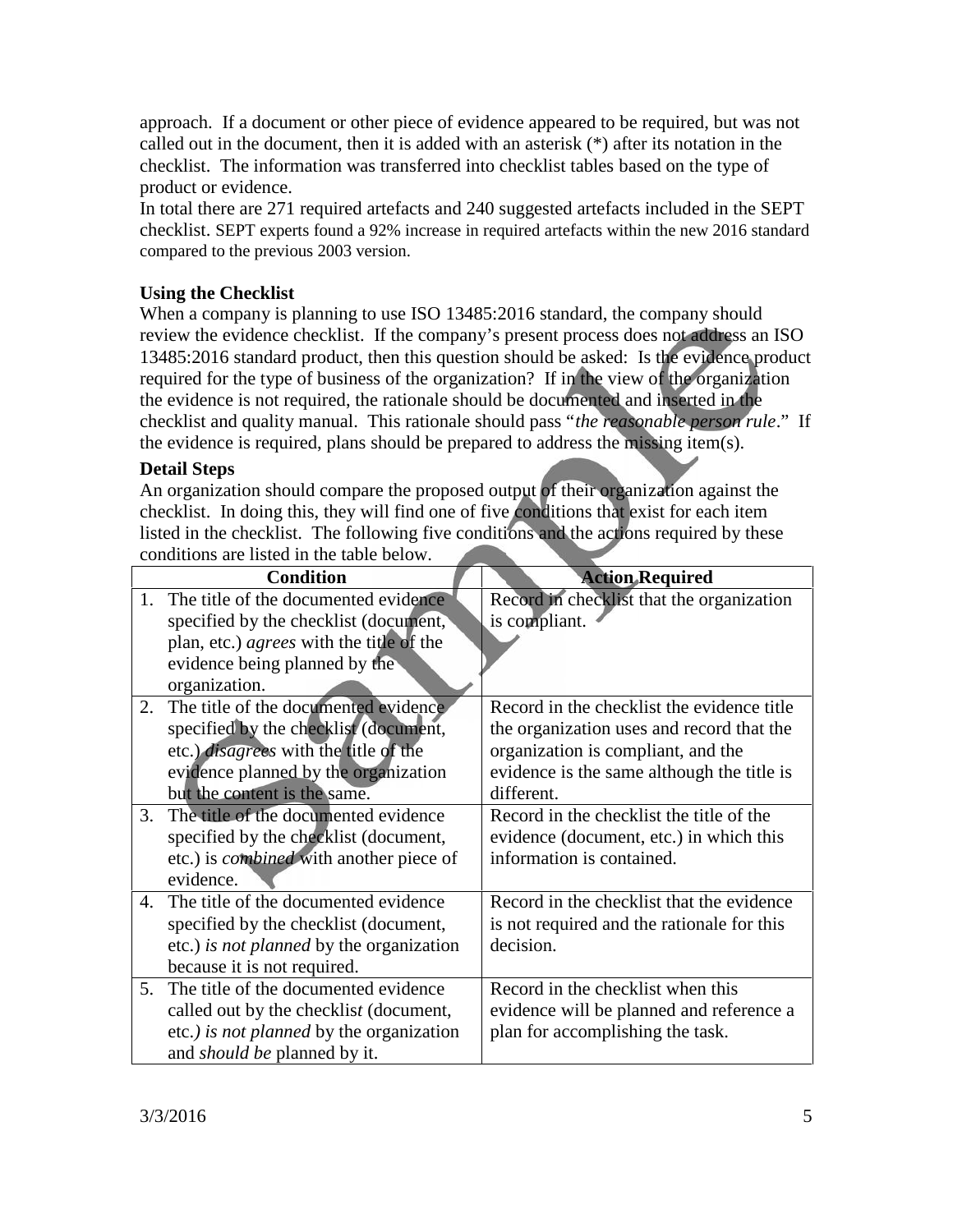#### **Components of the Checklist**

This checklist is composed of 9 sections:

- Section 1. Introduction
- Section 2. Composites of all required and suggested "ISO 13485:2016 artifacts.
- Sections 3-8. Individual checklists for each evidence type.
- Section 9. "About the Author"

#### **Product Support**

All reasonable questions concerning this checklist or its use will be addressed free of charge for 60 days from time of purchase, up to a maximum of 4 hours' consultation time.

#### **Warranties and Liability**

Software Engineering Process Technology (SEPT) makes no warranties implied or stated with respect to this checklist, and it is provided on an "*as is"* basis. SEPT will have no liability for any indirect, incidental, special or consequential damages or any loss of revenue or profits arising under, or with respect to the use of this document.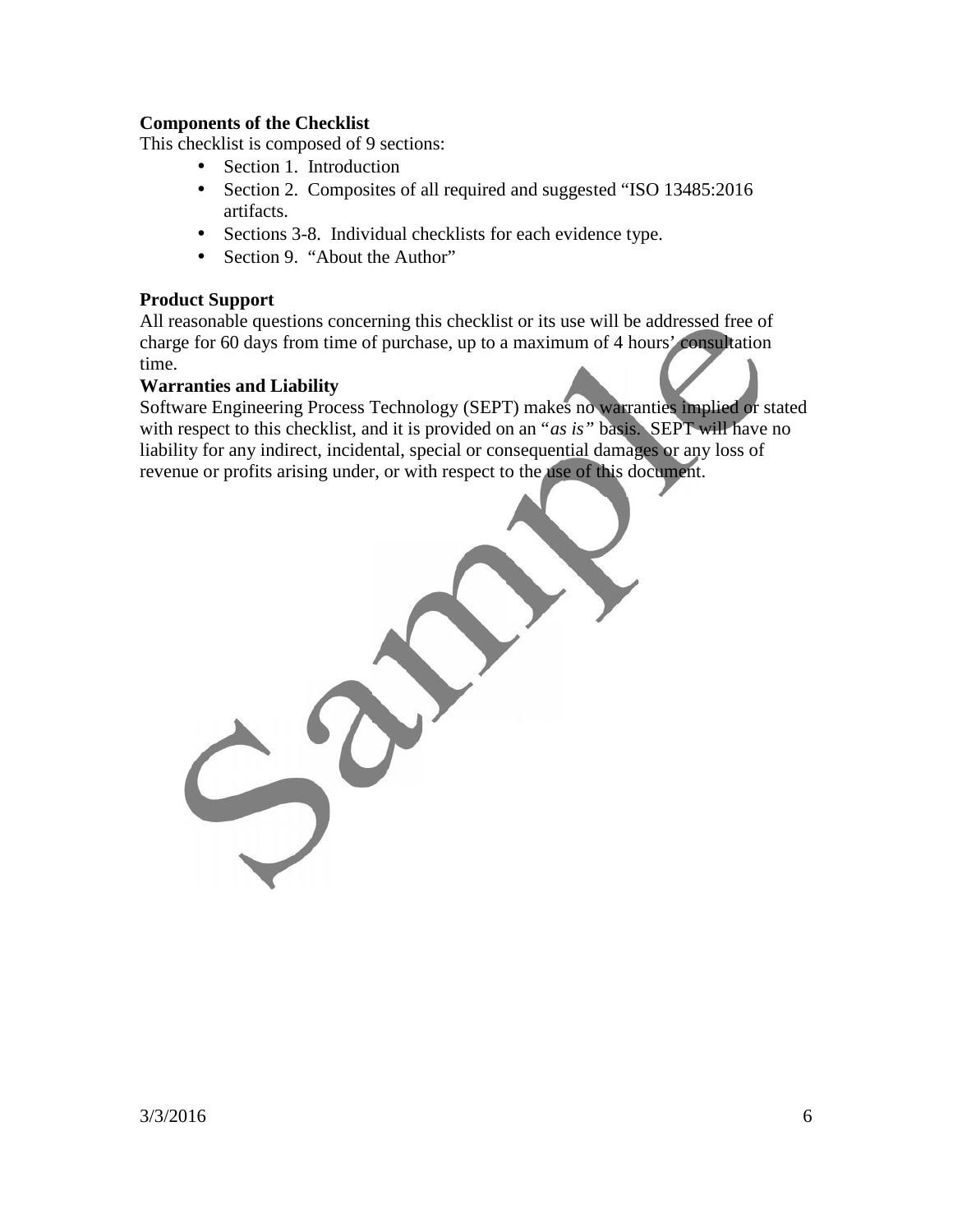### **Section 2 ISO 13485:2016 Evidence Products Checklist by Clause**

| ISO 13485:2016 Clause Number     | Policies and                                                                                                                                                         | Plans                                                                                                                     | Records                                                                                                 | Documents                                                      | <b>Audits and</b>                                                                                                                                                                                                                                |
|----------------------------------|----------------------------------------------------------------------------------------------------------------------------------------------------------------------|---------------------------------------------------------------------------------------------------------------------------|---------------------------------------------------------------------------------------------------------|----------------------------------------------------------------|--------------------------------------------------------------------------------------------------------------------------------------------------------------------------------------------------------------------------------------------------|
| and Name                         | Procedures                                                                                                                                                           |                                                                                                                           |                                                                                                         |                                                                | Reviews                                                                                                                                                                                                                                          |
| 4 Quality management<br>system   |                                                                                                                                                                      |                                                                                                                           |                                                                                                         |                                                                |                                                                                                                                                                                                                                                  |
| $4.1$ General requirements       |                                                                                                                                                                      |                                                                                                                           |                                                                                                         |                                                                |                                                                                                                                                                                                                                                  |
| 4.1.1 General requirements (a)   | Organizational<br>$\bullet$<br><b>Roles Document</b><br>Procedure*<br><b>QMS</b> Document<br>Procedure*                                                              |                                                                                                                           |                                                                                                         | Organizational<br><b>Roles Document</b><br><b>QMS</b> Document | Organizational<br>Roles Document<br>Review*<br><b>QMS</b> Document<br>Review*                                                                                                                                                                    |
| $4.1.2$ General requirements (b) | <b>OMS</b> Processes<br>$\bullet$<br><b>Used Document</b><br>Procedure*<br><b>QMS Risk Based</b><br>Approach<br>Procedure*                                           |                                                                                                                           |                                                                                                         | <b>OMS</b> Processes<br>$\bullet$<br>Used Document*            | <b>QMS</b> Processes<br><b>Used Document</b><br>Review*                                                                                                                                                                                          |
| 4.1.3 General requirements $(c)$ | <b>QMS</b><br>$\bullet$<br>Implementation<br><b>Action Plan</b><br>Procedure*<br><b>QMS</b> Process<br>Monitoring,<br>Measurement<br>and Analysis<br>Plan Procedure* | <b>QMS</b><br>Implementation<br>Action Plan*<br><b>QMS</b> Process<br>Monitoring,<br>Measurement<br>and Analysis<br>Plan* | Applicable<br>Regulatory<br>Requirements<br>Records<br>ISO 13485<br>$\bullet$<br>Conformance<br>Records | $\bullet$<br>$\bullet$                                         | QMS<br>Effectiveness<br>Review<br>QMS<br>Implementation<br><b>Action Plan</b><br>Review*<br><b>QMS</b> Process<br>Monitoring,<br>Measurement<br>and Analysis<br>Plan Review*<br><b>QMS</b> Resource<br>and Information<br>Availability<br>Review |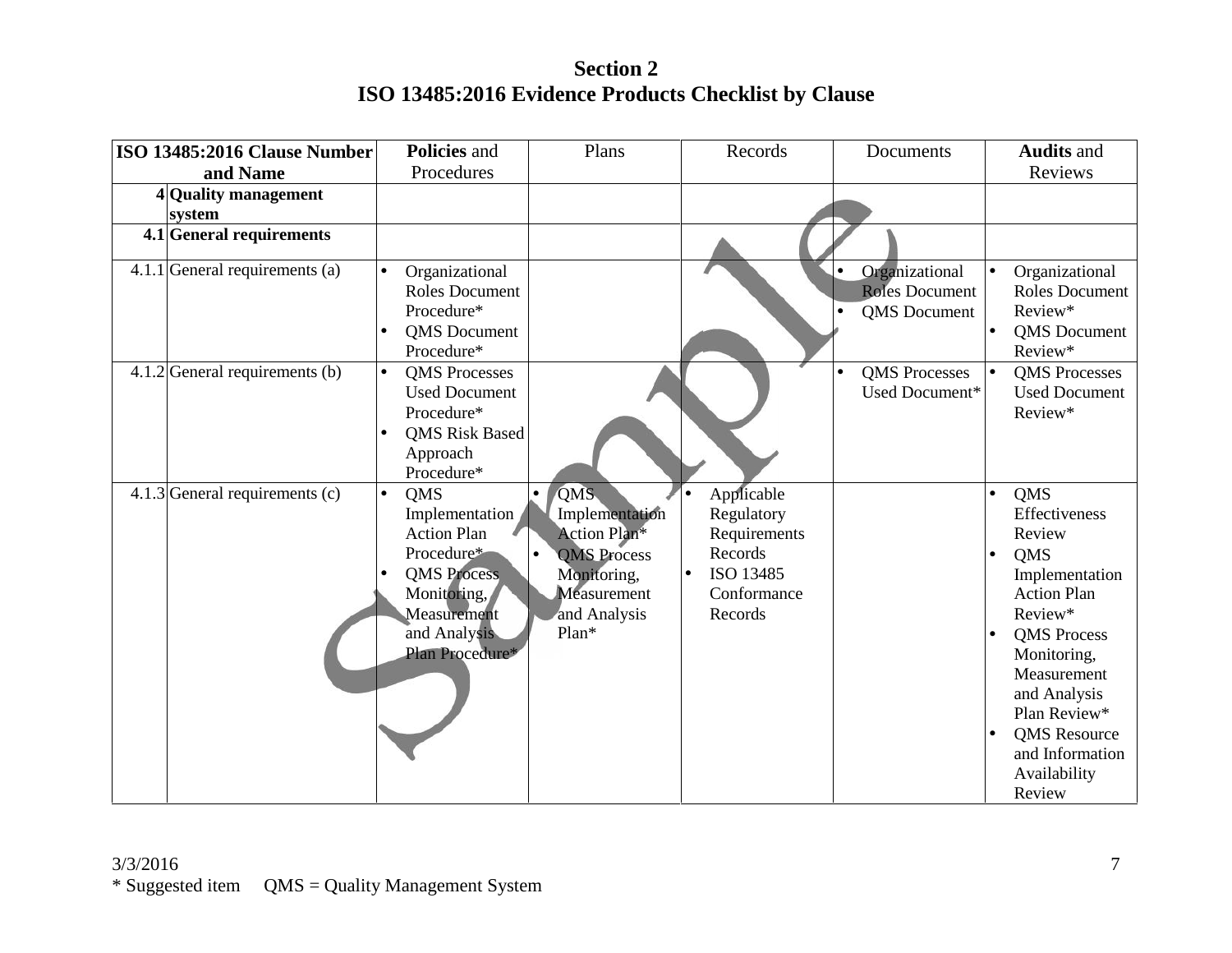**Section 2 ISO 13485:2016 Evidence Products Checklist by Clause**

| ISO 13485:2016 Clause Number     |           | Policies and             | Plans | Records | Documents | <b>Audits</b> and |
|----------------------------------|-----------|--------------------------|-------|---------|-----------|-------------------|
| and Name                         |           | Procedures               |       |         |           | Reviews           |
| $4.1.4$ General requirements (d) | $\bullet$ | QMS Change<br>Procedure* |       |         |           |                   |
|                                  |           |                          |       |         |           |                   |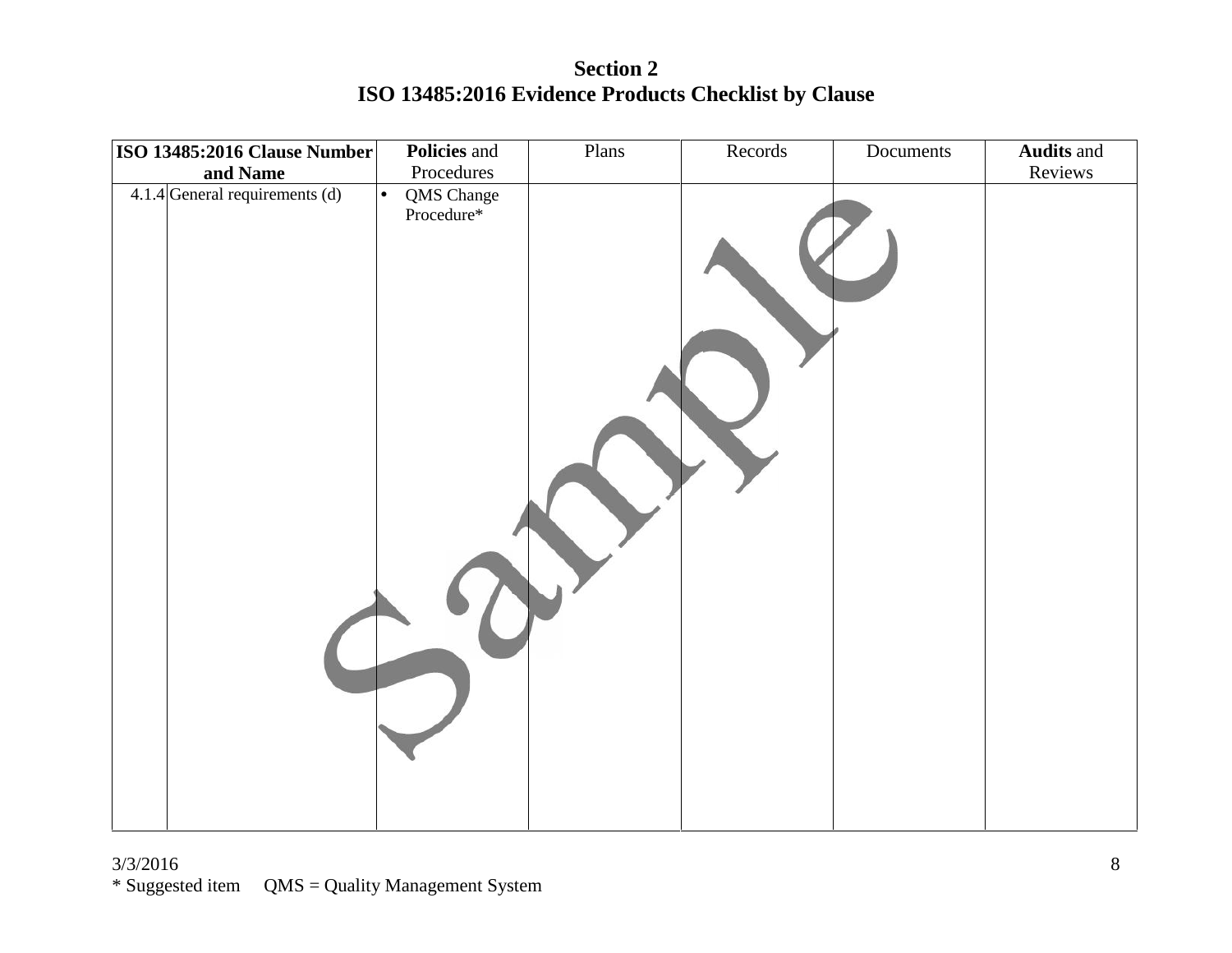**Section 2 ISO 13485:2016 Evidence Products Checklist by Clause**

| ISO 13485:2016 Clause Number     | Policies and                                                                                                                                                                                                                                                  | Plans                                                                              | Records | Documents                                                                                                          | <b>Audits and</b>                                                                                                                                                                                                                          |
|----------------------------------|---------------------------------------------------------------------------------------------------------------------------------------------------------------------------------------------------------------------------------------------------------------|------------------------------------------------------------------------------------|---------|--------------------------------------------------------------------------------------------------------------------|--------------------------------------------------------------------------------------------------------------------------------------------------------------------------------------------------------------------------------------------|
| and Name                         | Procedures                                                                                                                                                                                                                                                    |                                                                                    |         |                                                                                                                    | Reviews                                                                                                                                                                                                                                    |
| $4.1.5$ General requirements (e) | Outsourcing of<br>$\bullet$<br>$\bullet$<br>Processes<br>Affecting<br>Product<br>Conformity<br>Control Plan<br>Procedure*<br>Outsourcing of<br>$\bullet$<br>Processes<br>Affecting<br>Product<br>Conformity<br>Quality<br>Agreement<br>Document<br>Procedure* | Outsourcing of<br>Processes<br>Affecting<br>Product<br>Conformity<br>Control Plan* |         | Outsourcing of<br>$\bullet$<br>Processes<br>Affecting<br>Product<br>Conformity<br>Quality<br>Agreement<br>Document | Outsourcing of<br>$\bullet$<br>Processes<br>Affecting<br>Product<br>Conformity<br>Control Plan<br>Review*<br>Outsourcing of<br>$\bullet$<br>Processes<br>Affecting<br>Product<br>Conformity<br>Quality<br>Agreement<br>Document<br>Review* |